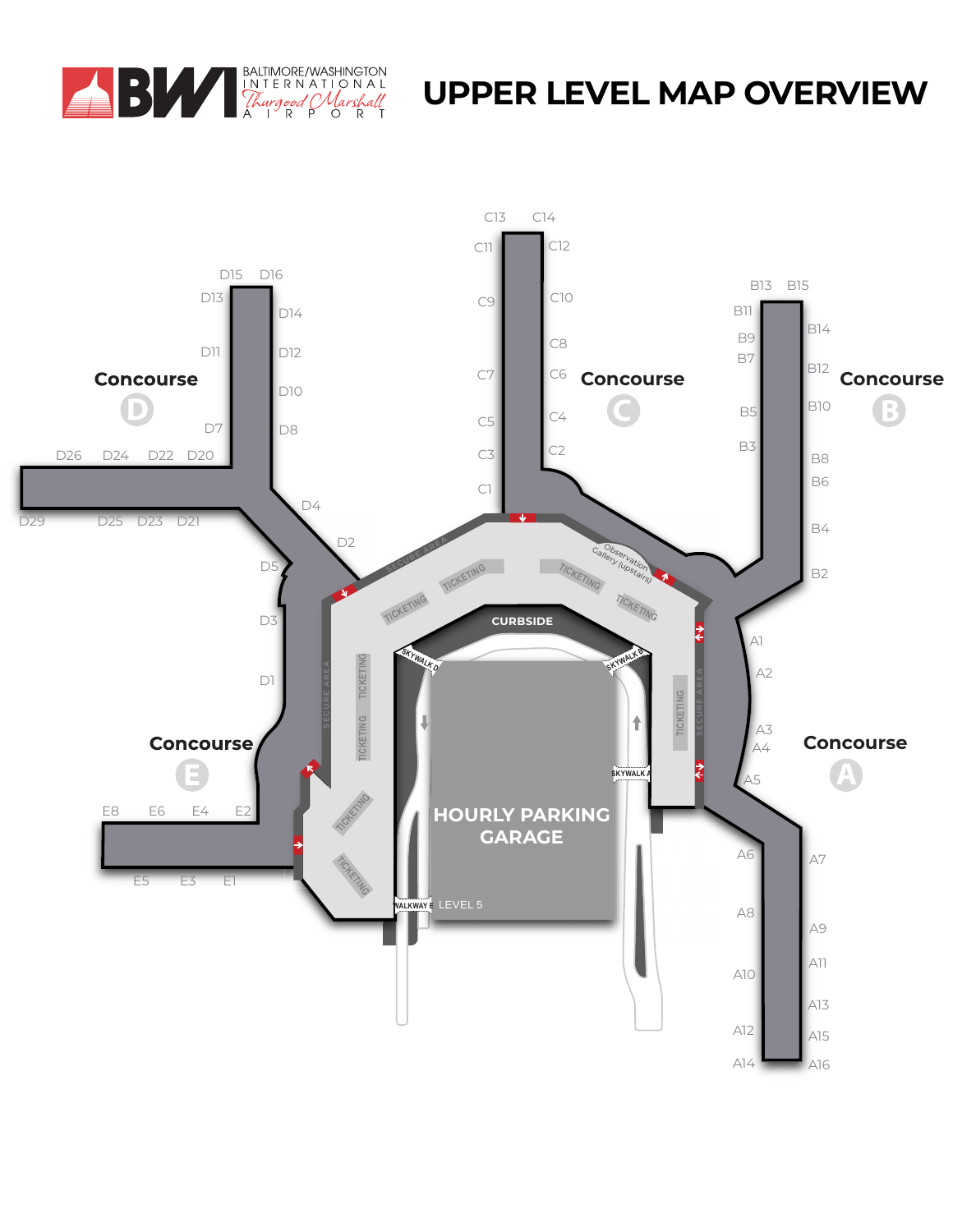## **MAIN TERMINAL MAP**



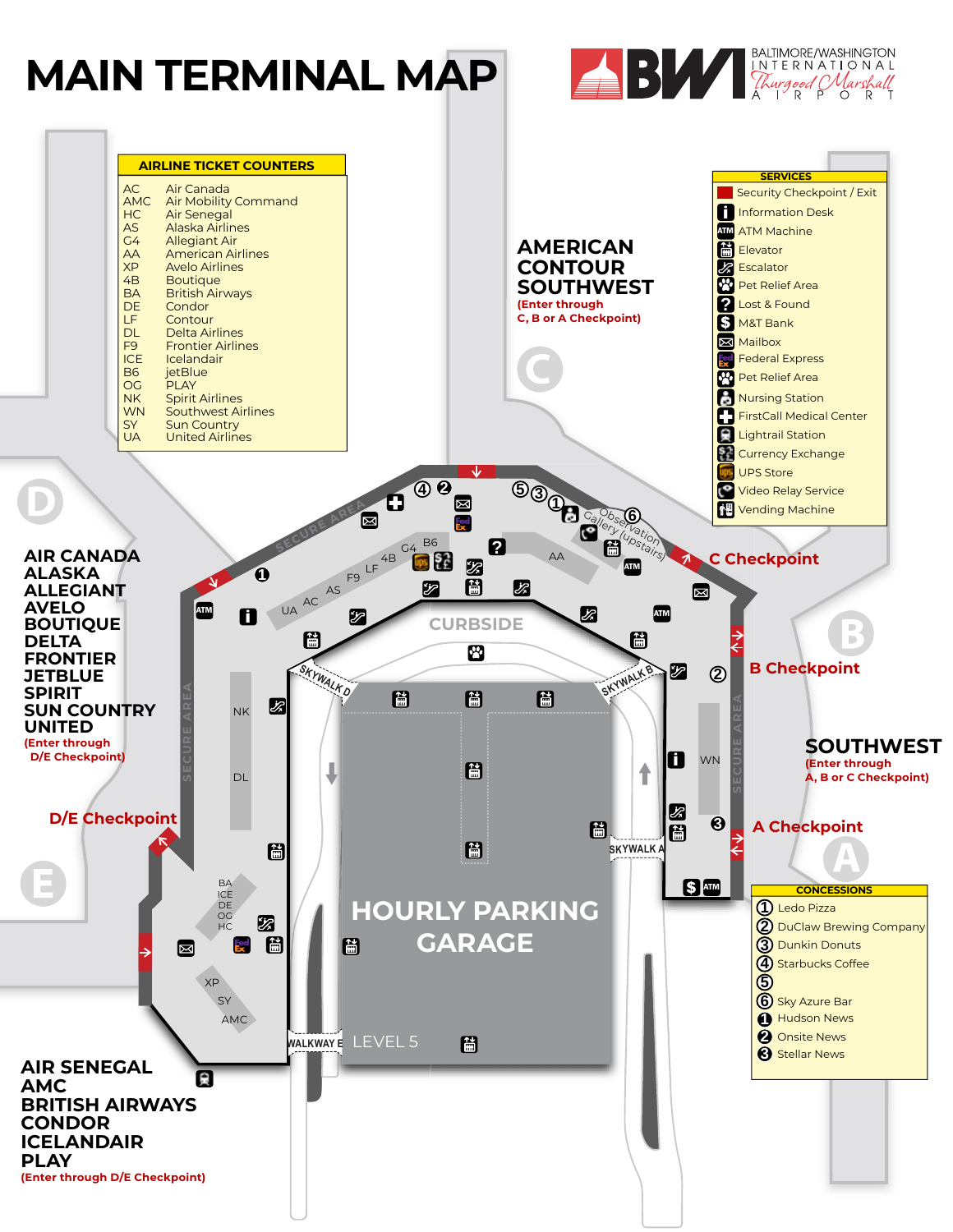## **CONCOURSE A/B/C MAP**